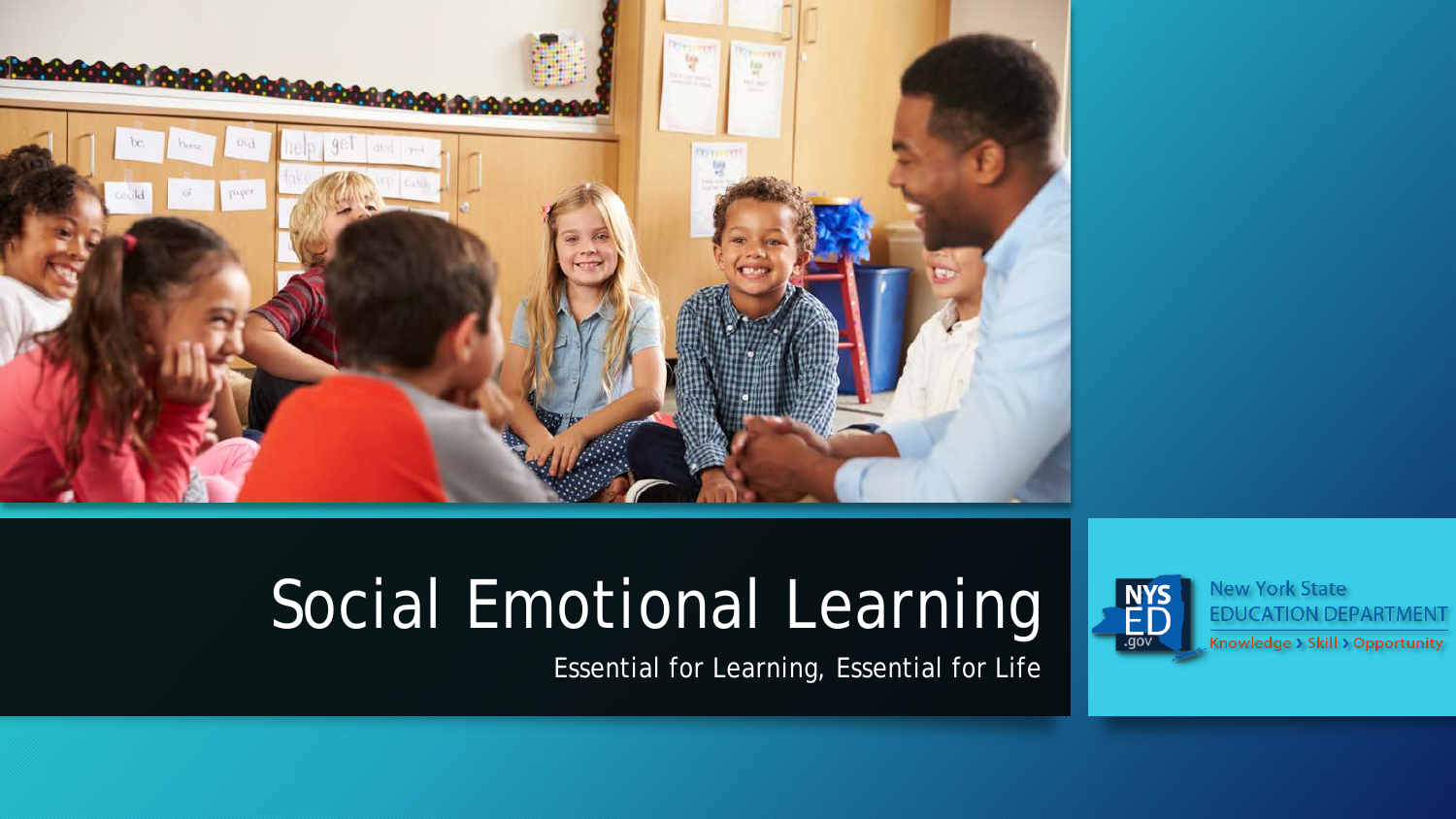"  $\boldsymbol{\mathsf{II}}$ *At the end of the day people won't remember what you said or did, they will remember how you made them feel.*

# Maya Angelou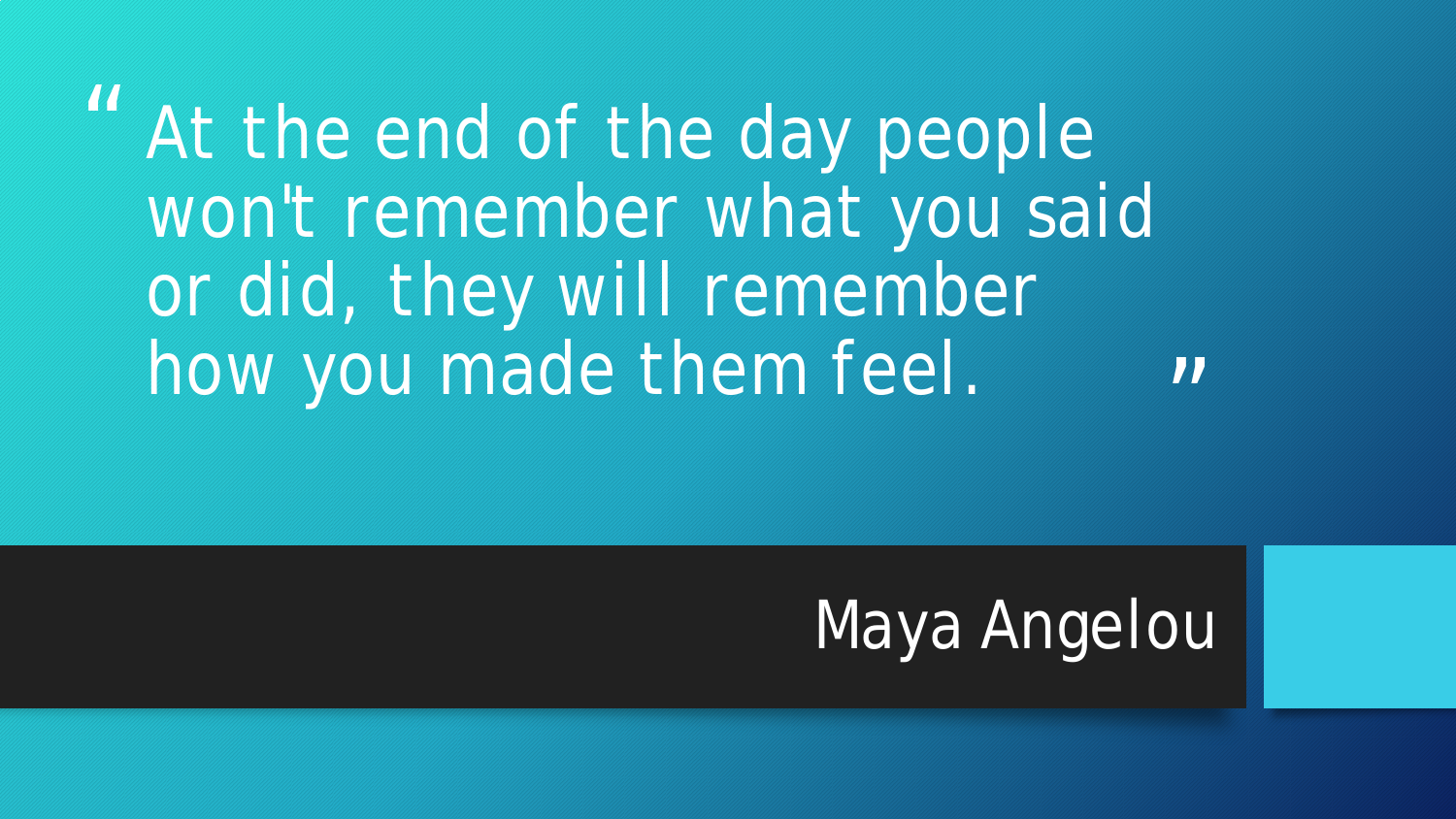#### Agenda

- **Introductions**
- NYS Safe Schools Task Force Recommendations
- What is Social Emotional Learning (SEL)?
- Emotion Mapping
- **Mindfulness**
- How does this integrate with other initiatives?

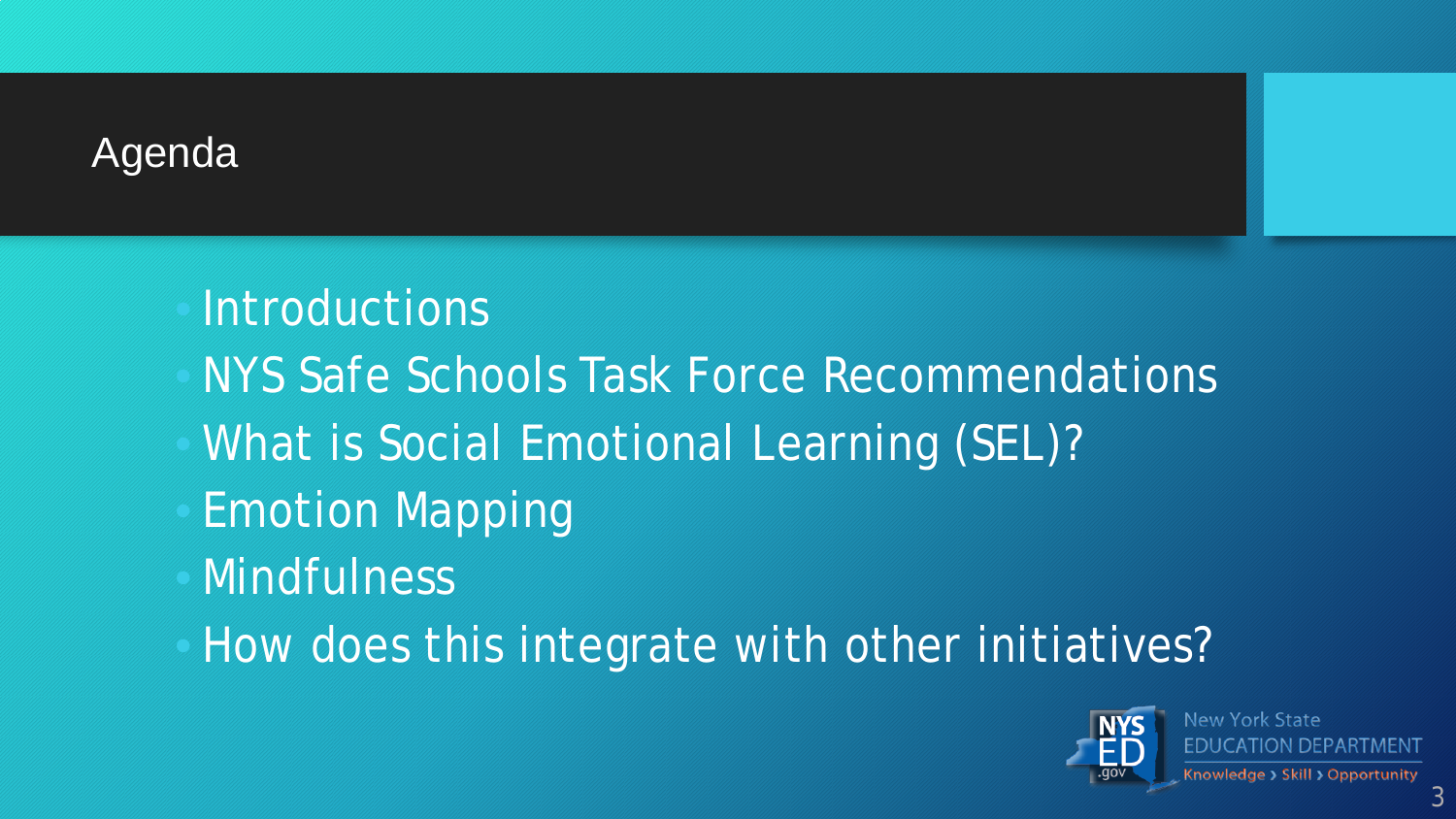#### What We Teach

"If a child doesn't know how to read, *we teach*. If a child doesn't know how to swim, *we teach*. If a child doesn't know how to multiply, *we teach*. If a child doesn't know how to drive, *we teach.* If a child doesn't know how to behave, we *……teach? ……punish?*

Why can't we finish the last sentence as automatically as we do the others?"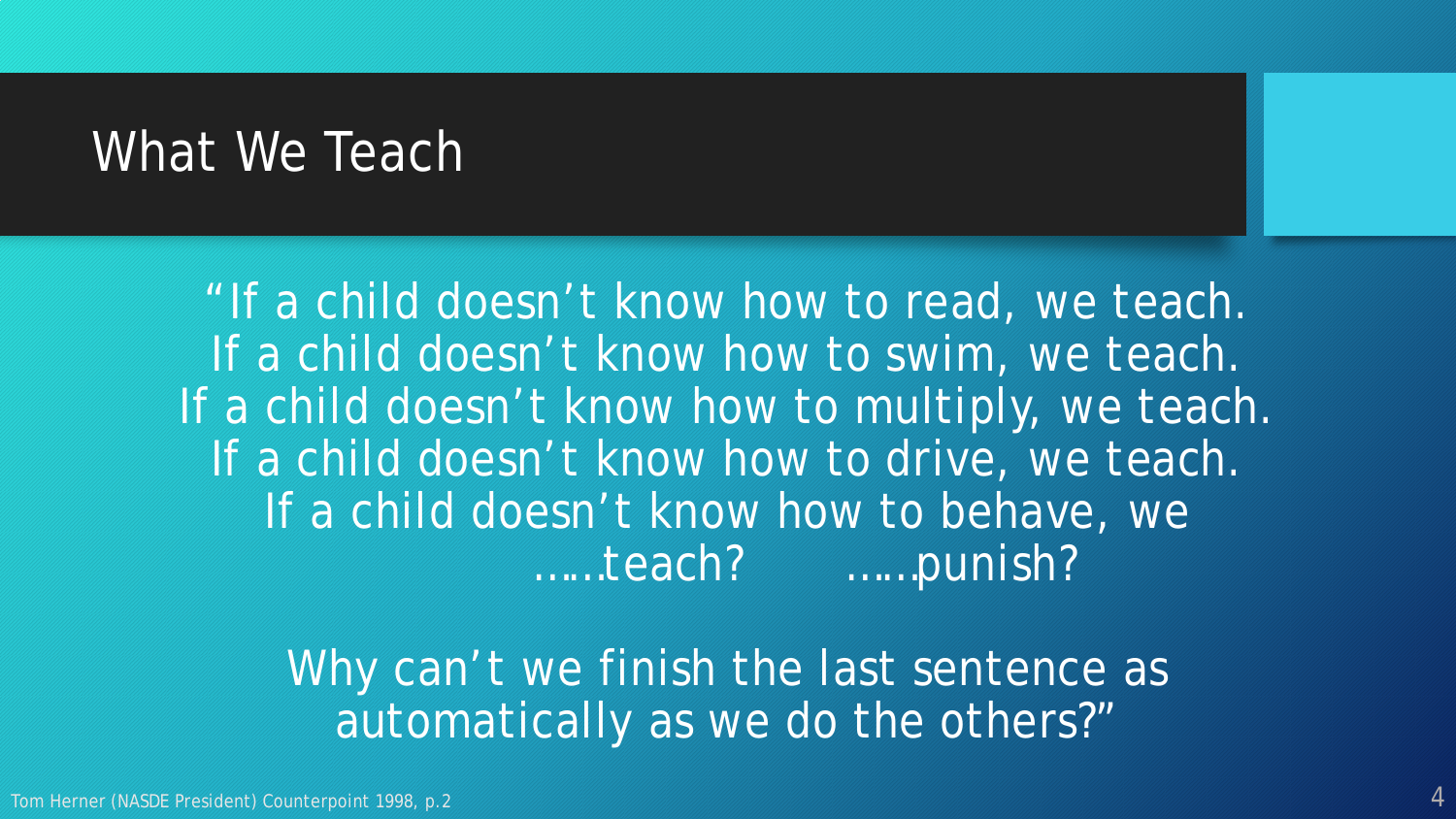### Social Emotional Five Core Competencies

- Self-Awareness
- Self-Management
- Social Awareness
- Relationship Skills
- Responsible Decision-Making

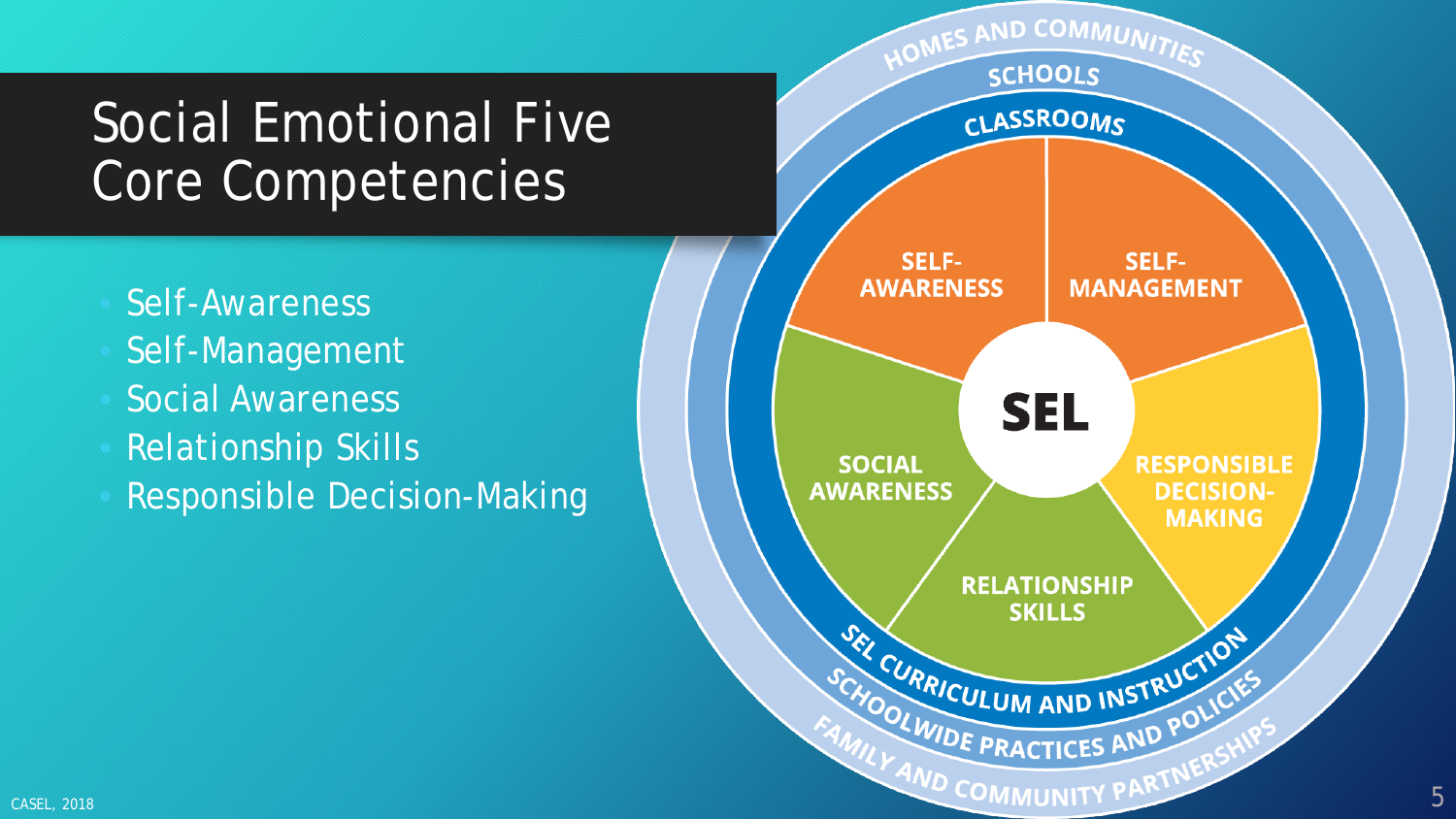## New York State Safe Schools Task Force Recommendations

**Two Themes** Were Evident Throughout the Deliberations of the NYS Safe Schools Task Force

• *Promote and measure school climate rather than focus exclusively on measuring school violence, and* 

• *Focus on Social Emotional Learning to help students learn the essential skills that affect every area of our lives, including how to understand and manage emotions, and how to establish and maintain positive relationships.*

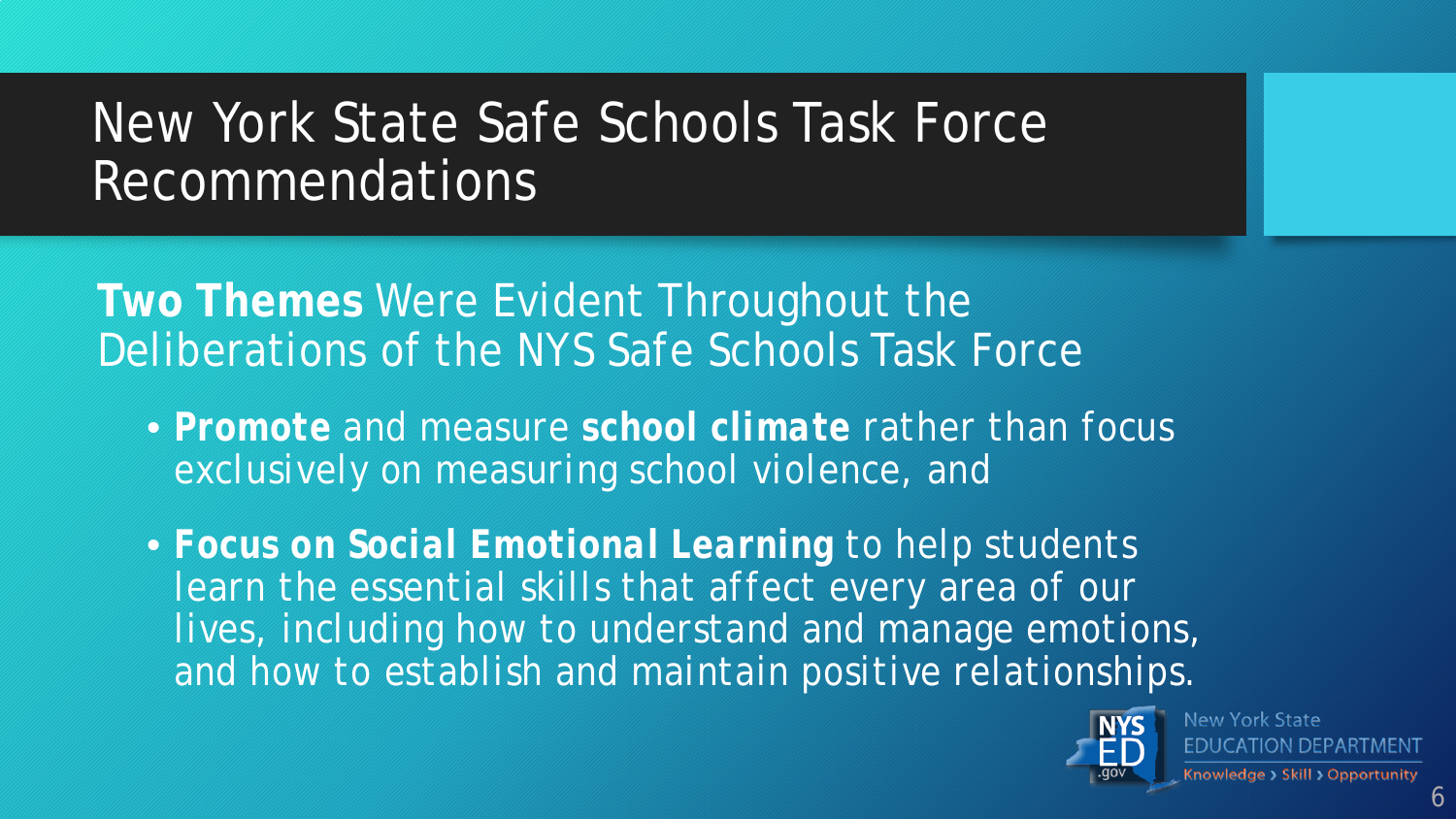#### Social Emotional Learning in the New York State Every Student Succeeds Act Plan

New York State's recently approved ESSA Plan specifically states the following goal :

• "[e]nsure that all students have access to support for their socialemotional well-being."

Fostering the development of SEL competencies for all students and adults in our schools and communities supports the following ESSA Plan priorities to:

- improve academic achievement and graduation rates;
- improve school climate; and
- increase educational equity.

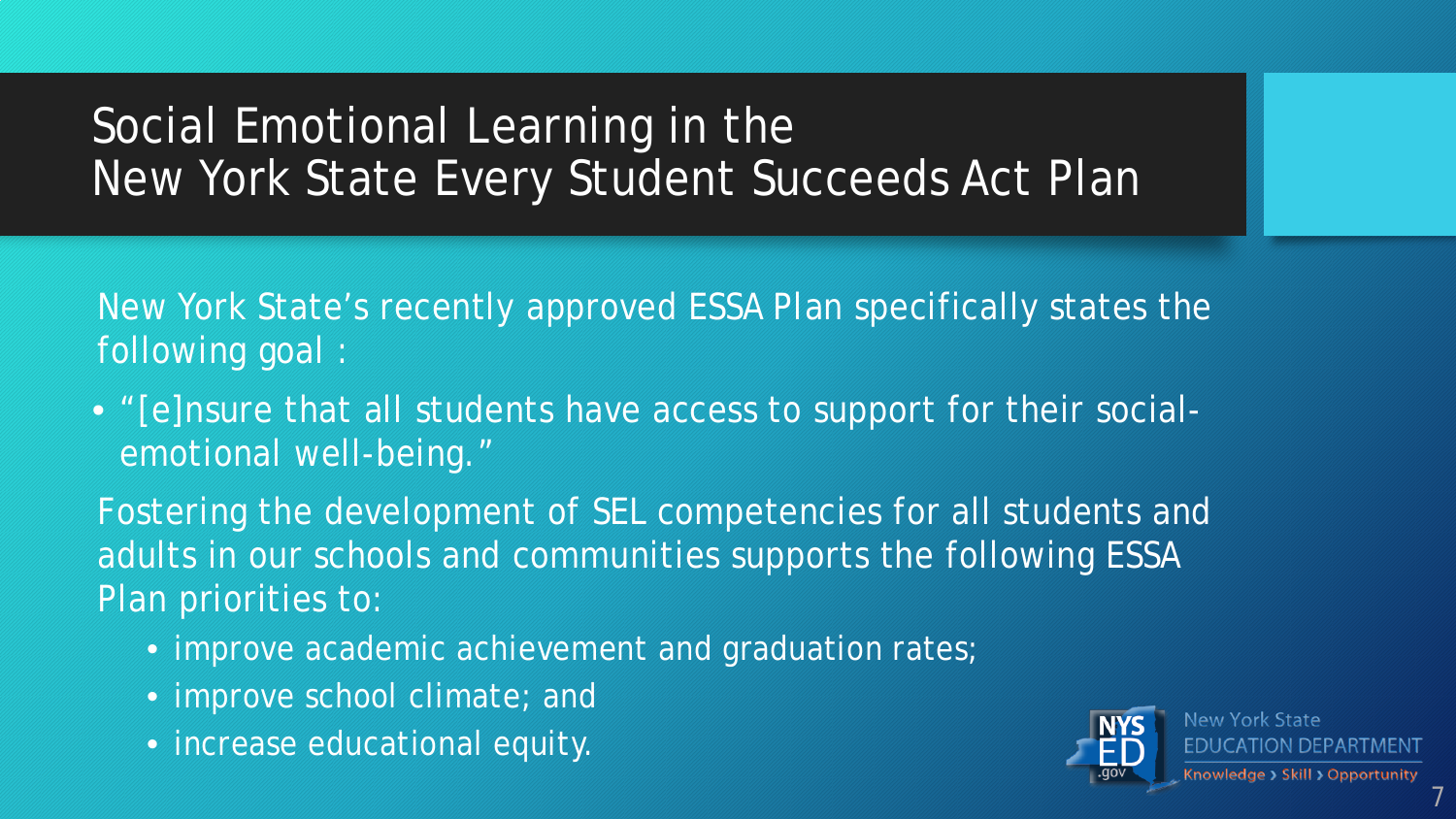# 2011 Meta-Analysis Findings

| <b>Better</b><br>Academic<br>Performance       | achievement scores an average of 11 percentile points higher than<br>students who did not receive SEL instruction                |
|------------------------------------------------|----------------------------------------------------------------------------------------------------------------------------------|
| Improved<br>Attitudes and<br><b>Behaviors</b>  | greater motivation to learn, deeper commitment to school, increased<br>time devoted to schoolwork, and better classroom behavior |
| <b>Fewer Negative</b><br><b>Behaviors</b>      | decreased disruptive class behavior, noncompliance, aggression, and<br>disciplinary referrals                                    |
| <b>Reduced</b><br>Emotional<br><b>Distress</b> | Less student depression, anxiety, stress, and social withdrawal                                                                  |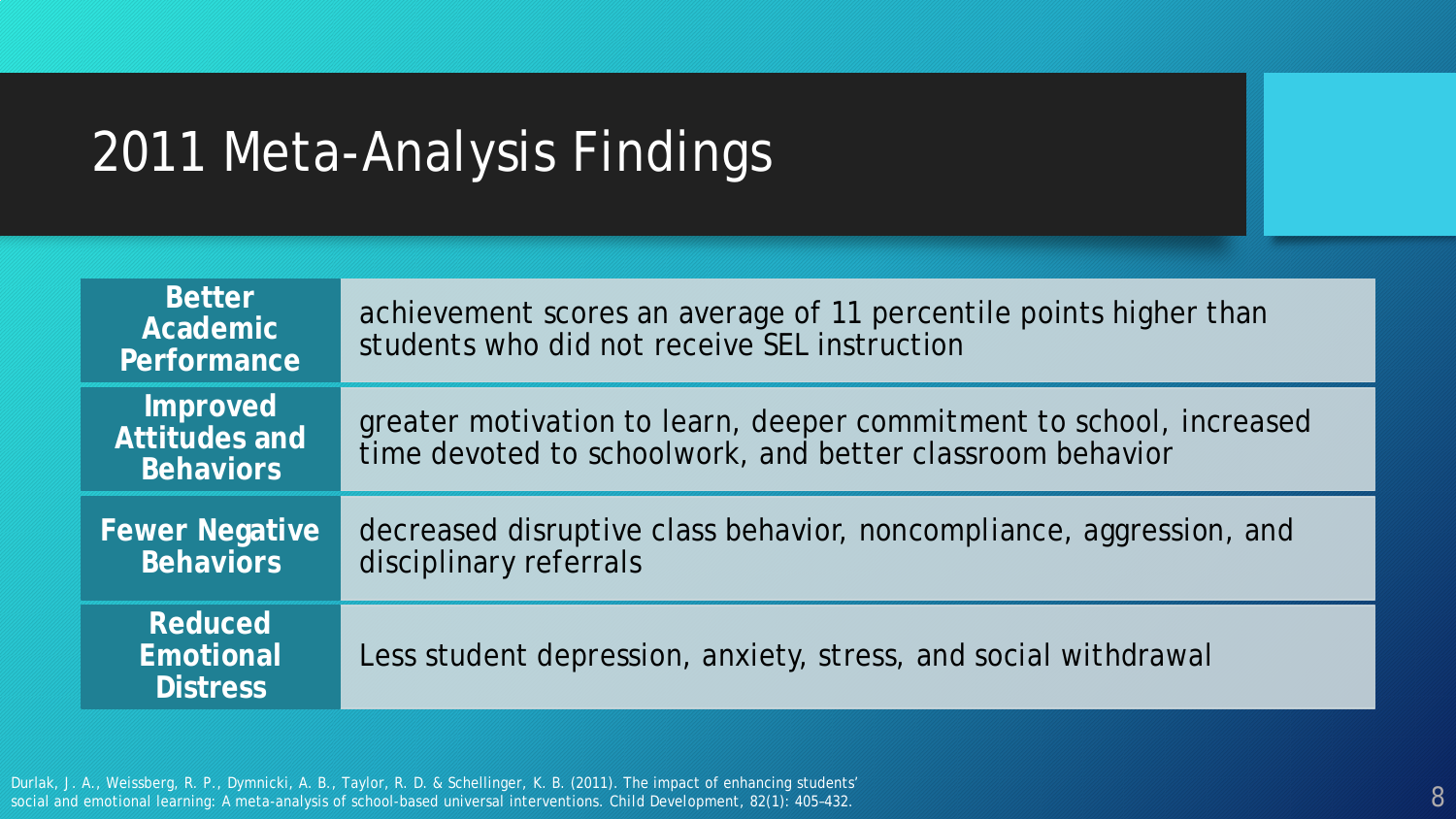# **2017 Meta-Analysis Follow-Up Findings The Impact of SEL is Long-Lasting – and Global**

**82** Different Programs Reviewed (38 Outside the U.S.)

Involving more than **97,000** students, kindergarten through middle school

Effects assessed **6** mos. – **18** yrs. after programs completed

#### **SEL Students Benefit in Many Areas Mean advantages for SEL participants compared SEL** Studies **SEL PARTICIPALL**

**to control groups across all studies**

| <b>HIGHER</b>             | (percentile points) |                       | <b>LOWER</b>              | (percentile points) |            |
|---------------------------|---------------------|-----------------------|---------------------------|---------------------|------------|
| Academic performance      | 13                  | Based on 8<br>studies | Conduct problems          | b                   | 34 studies |
| <b>SEL Skills</b>         | 9                   | 29 studies            | <b>Emotional distress</b> | 6                   | 35 studies |
| <b>Attitudes</b>          | $\mathcal{L}$       | 26 studies            | Drug use                  | 6                   | 28 studies |
| Positive social behaviors | 5                   | 28 studies            |                           |                     |            |

☆ **Higher social and emotional competencies among SEL students at the end of the initial intervention was the best predictor of long-term benefits.**

☆ **Benefits were similar regardless of students' race, socioeconomic background, or school location.**

9 Taylor, R. D., Oberle, E., Durlak, J. A. and Weissberg, R. P. (2017). Promoting Positive Youth Development Through School-Based Social and Emotional Learning Interventions: A Meta-Analysis of Follow-Up Effects. *Child Dev*, 88: 1156–1171. Slide content CASEL 2018.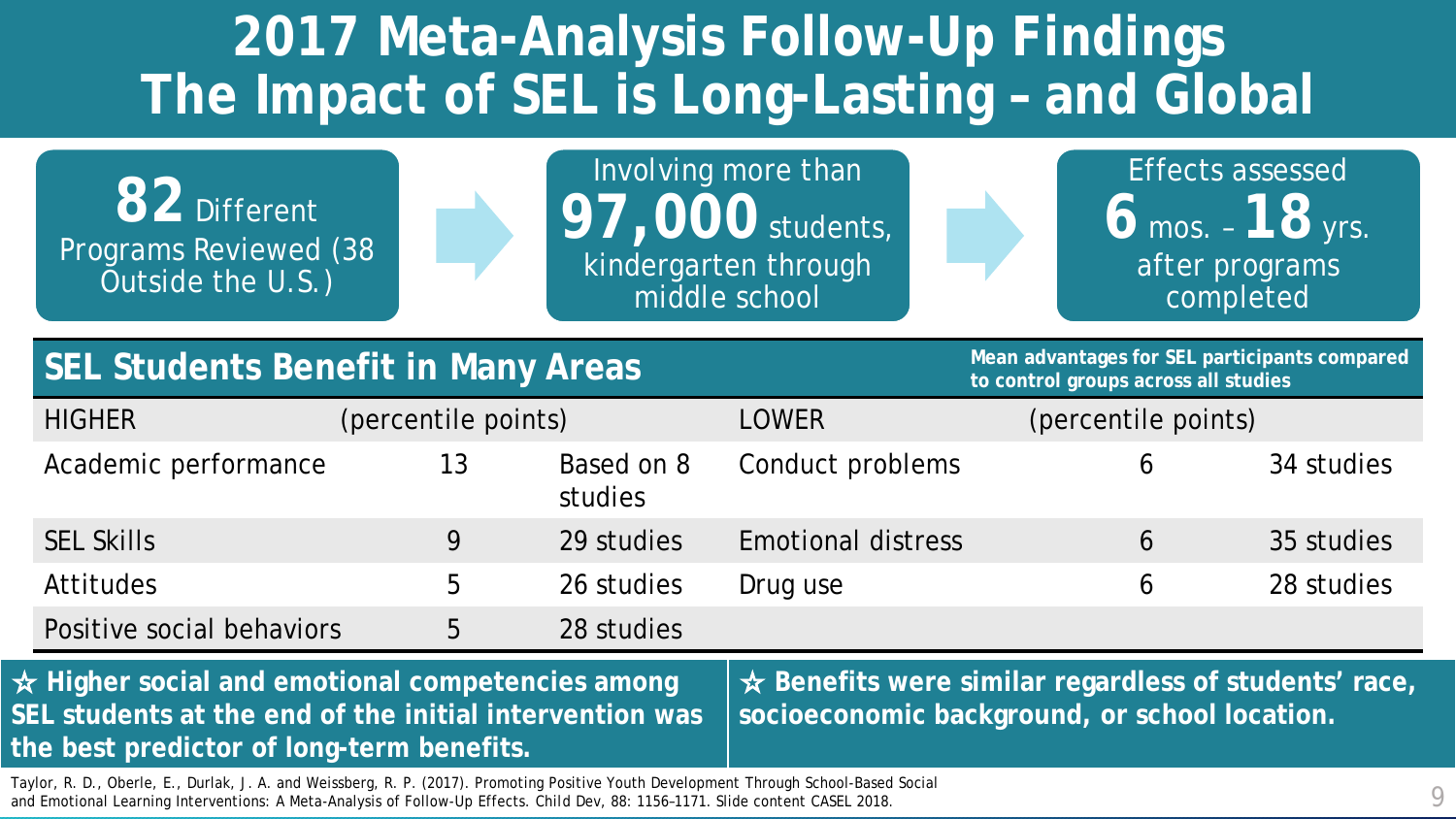## Framework for Systemic District and School **SEL Implementation**

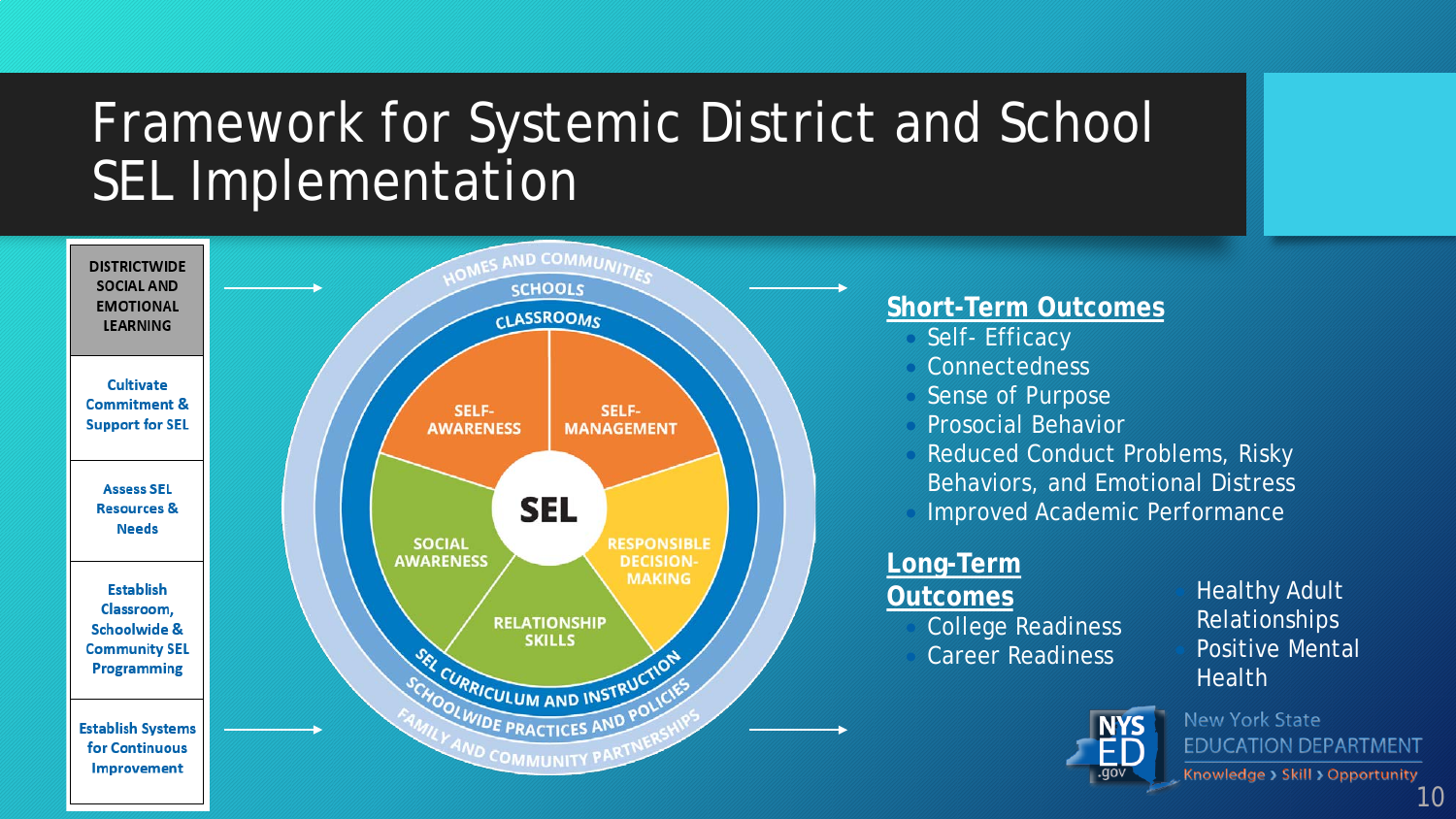#### **SEL for Our** Students

*The goal of education is not to increase the amount of knowledge but to create the possibilities for a child to invent and discover, to create men who are capable of doing new things.* 

~Jean Piaget

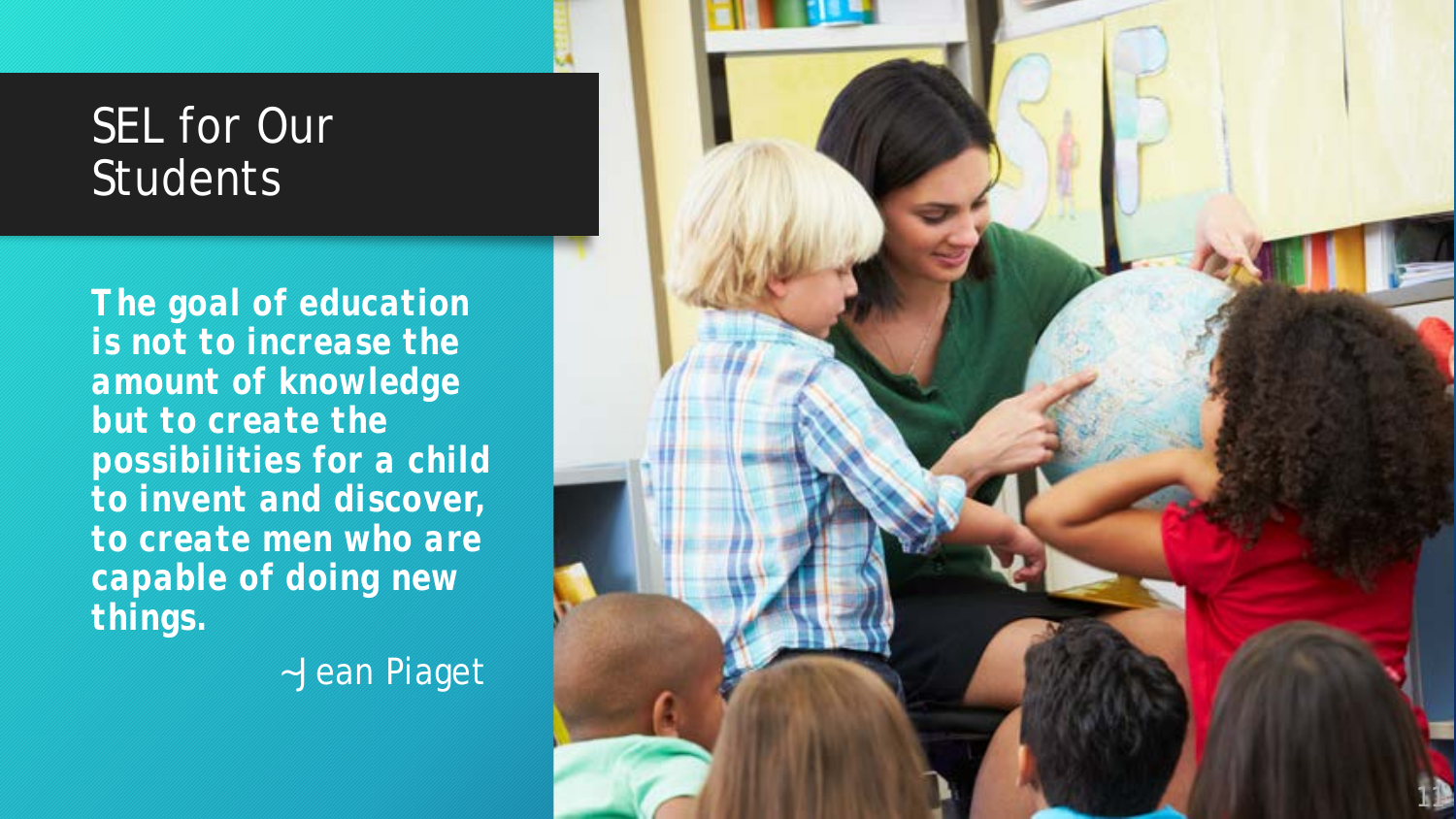#### SEL for Us!

"In dealing with those who are undergoing great suffering, if you feel "burnout" setting in, if you feel demoralized and exhausted, it is best, for the sake of everyone, to withdraw and restore yourself. The point is to have a long-term perspective."

~ Dalai Lama

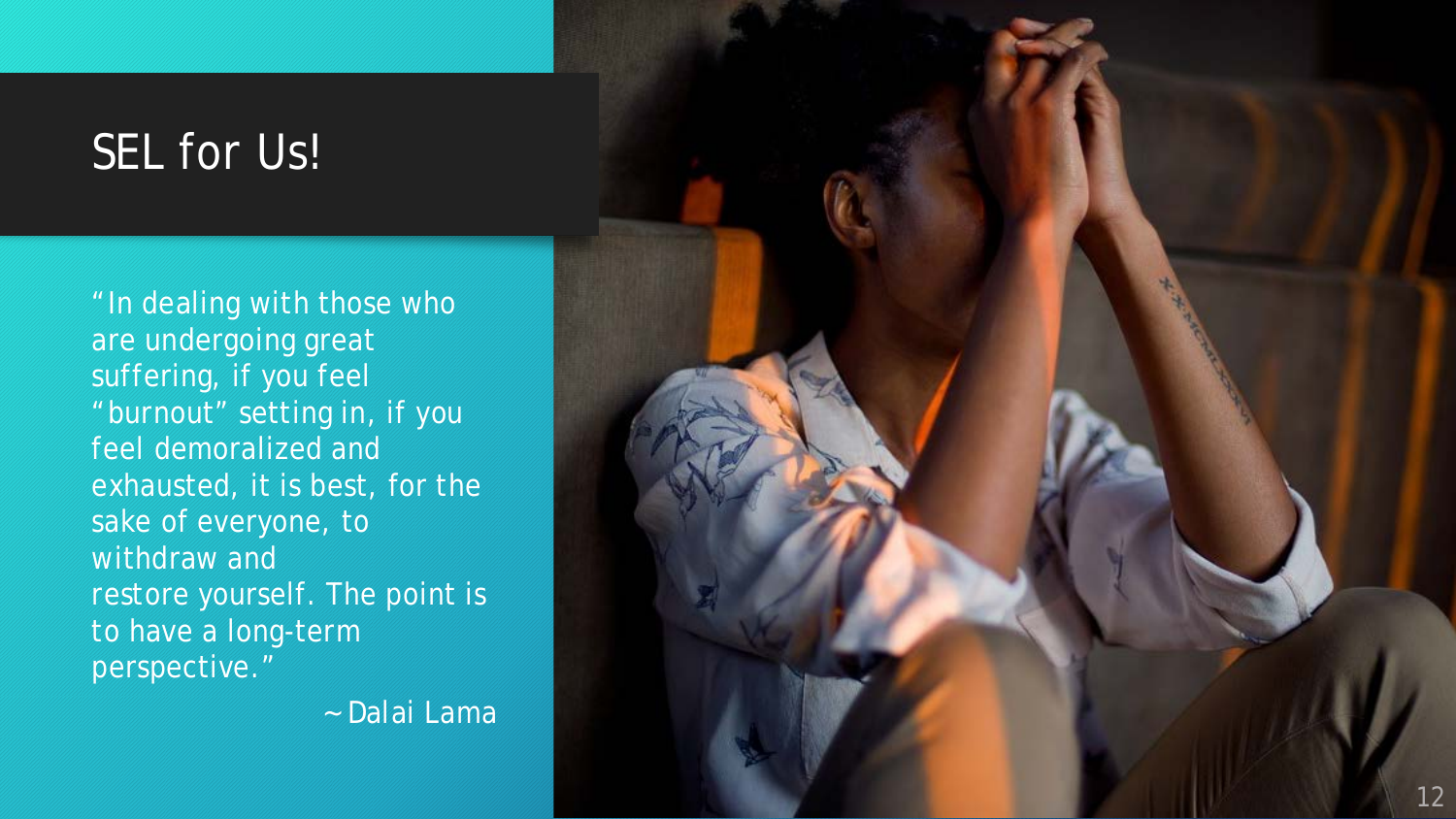## Emotion Mapping

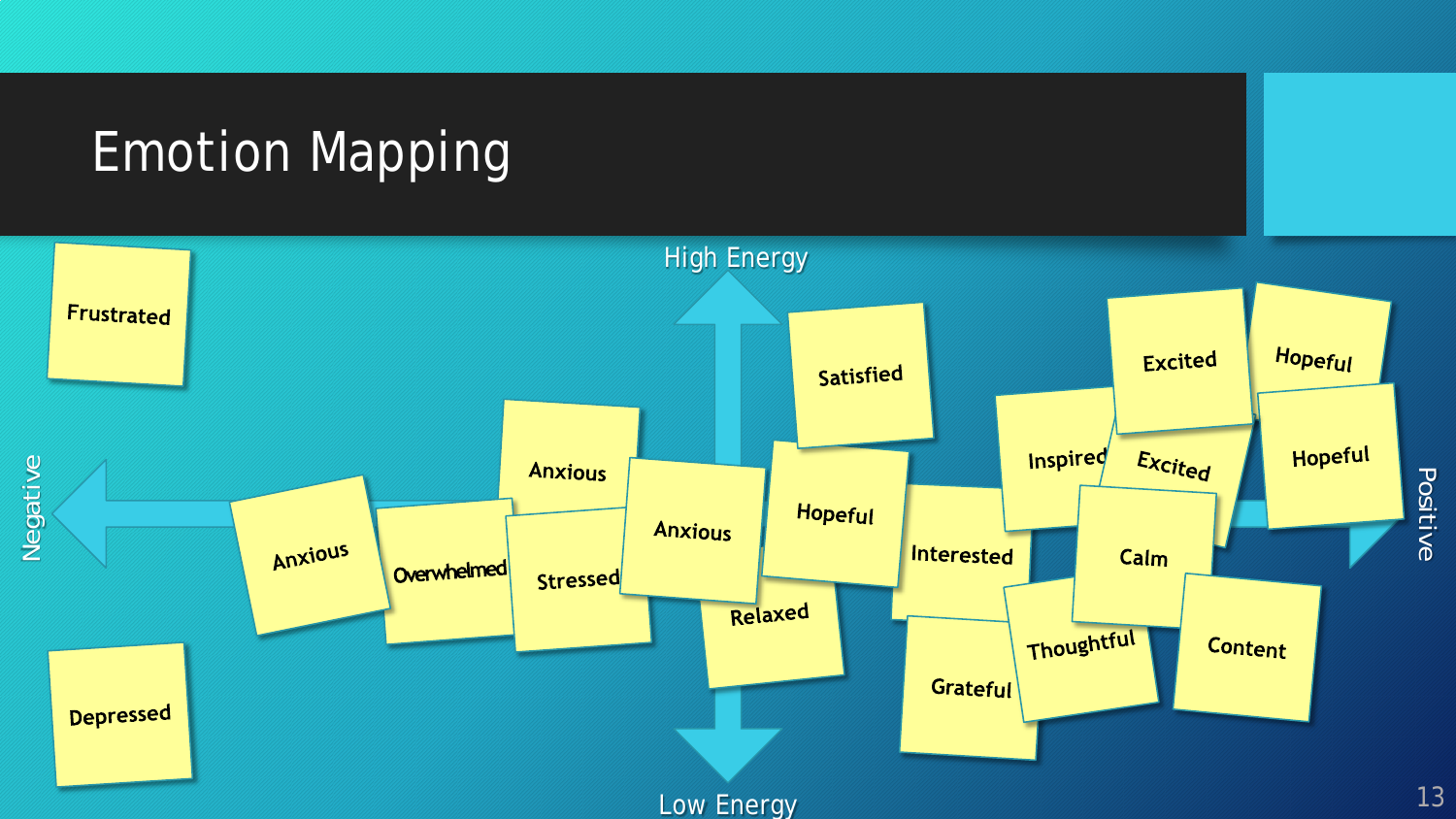### **Mindfulness**



New York State **EDUCATION DEPARTMENT** Knowledge > Skill > Opportunity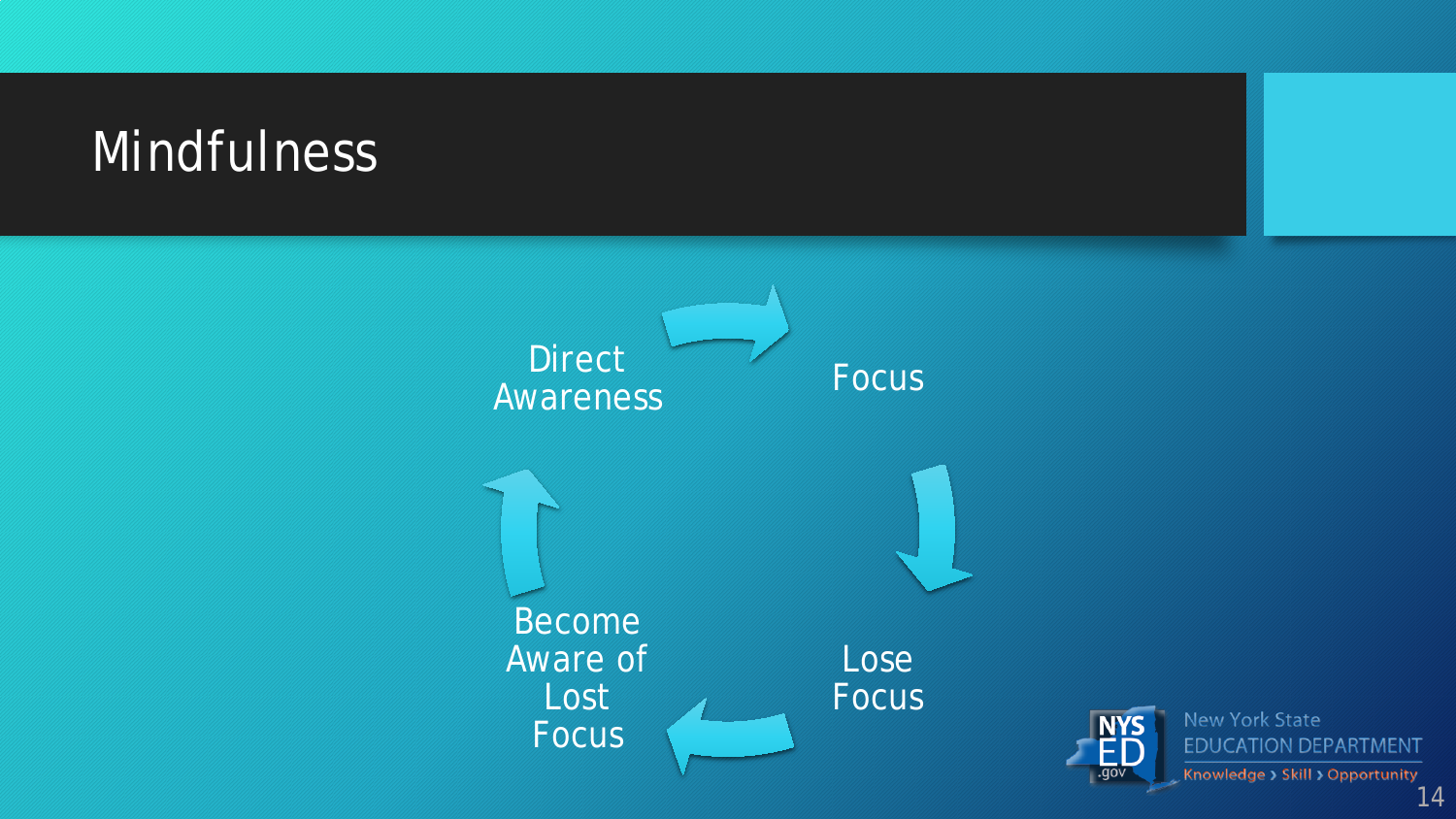" *Look at other people and ask yourself if you are really seeing them or just your thoughts about them.*

 $\boldsymbol{\mathsf{II}}$ 

# Jon Kabat-Zinn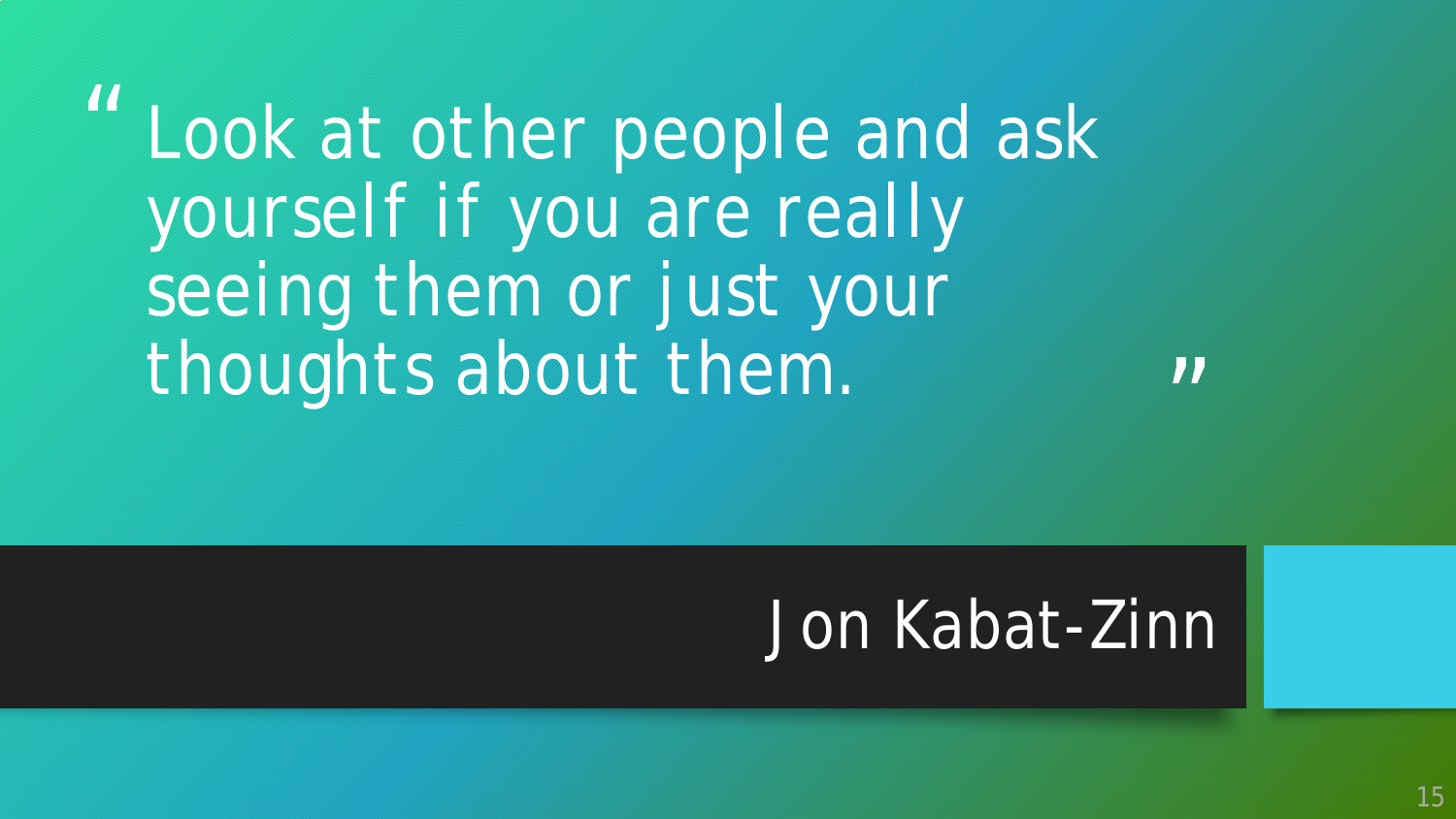# SEL and Equity

Equity, implicit bias, Culturally Responsive Teaching, and SEL are intertwined. Increasing SEL competencies in our systems and ourselves can help us decrease implicit bias and increase cultural responsiveness, and if we can do that, we can increase equity for our students.

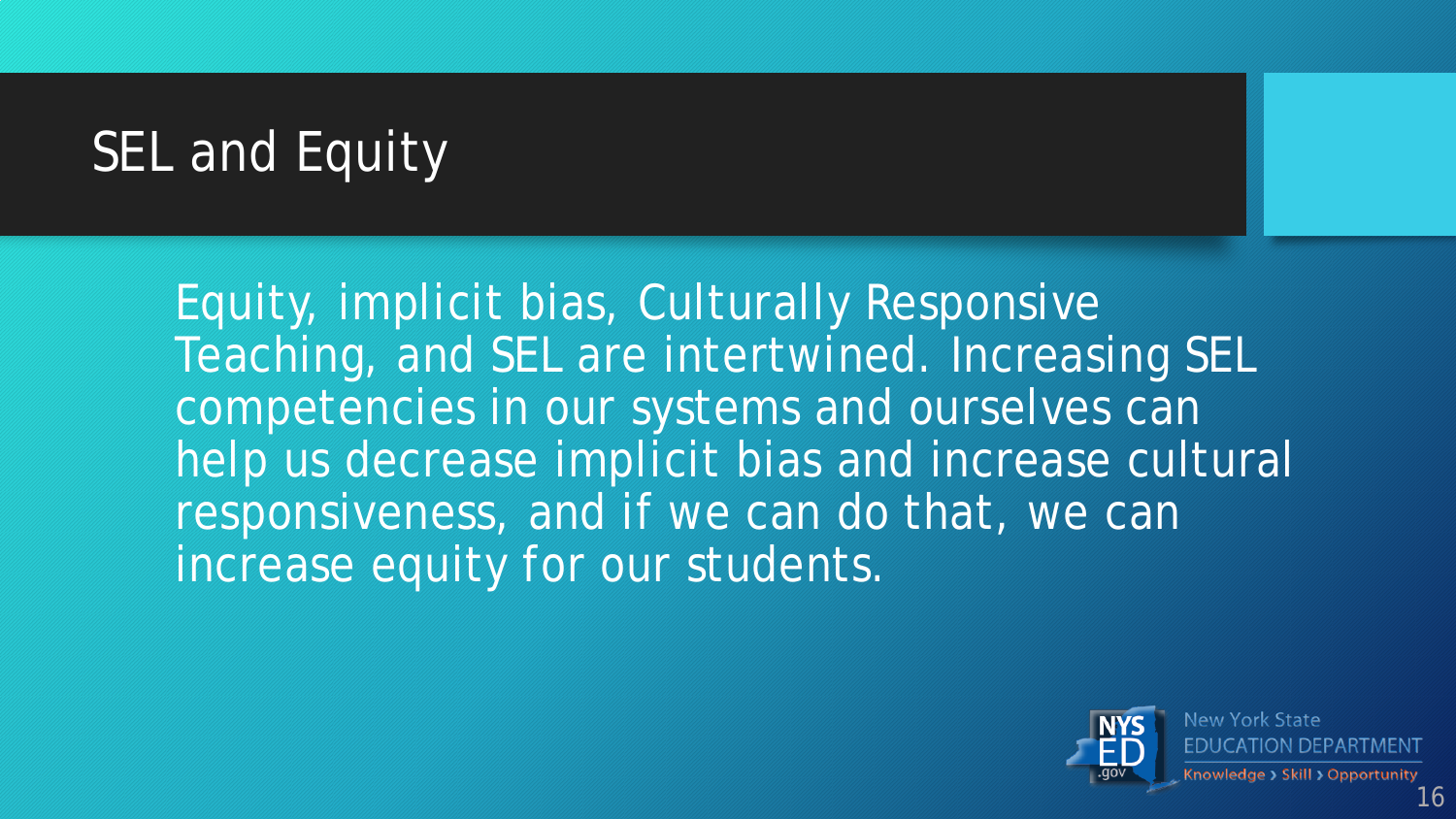# SEL and Academic Instruction

- **Free standing lessons** that provide **explicit, step-by-step instruction** to teach students the five social and emotional core competencies.
- **Integration of social and emotional skill instruction and practices** within the context of academic curriculum
- **General teaching practices** that create classroom and schoolwide conditions that teach and model the five core competencies to facilitate and support social and emotional development in students

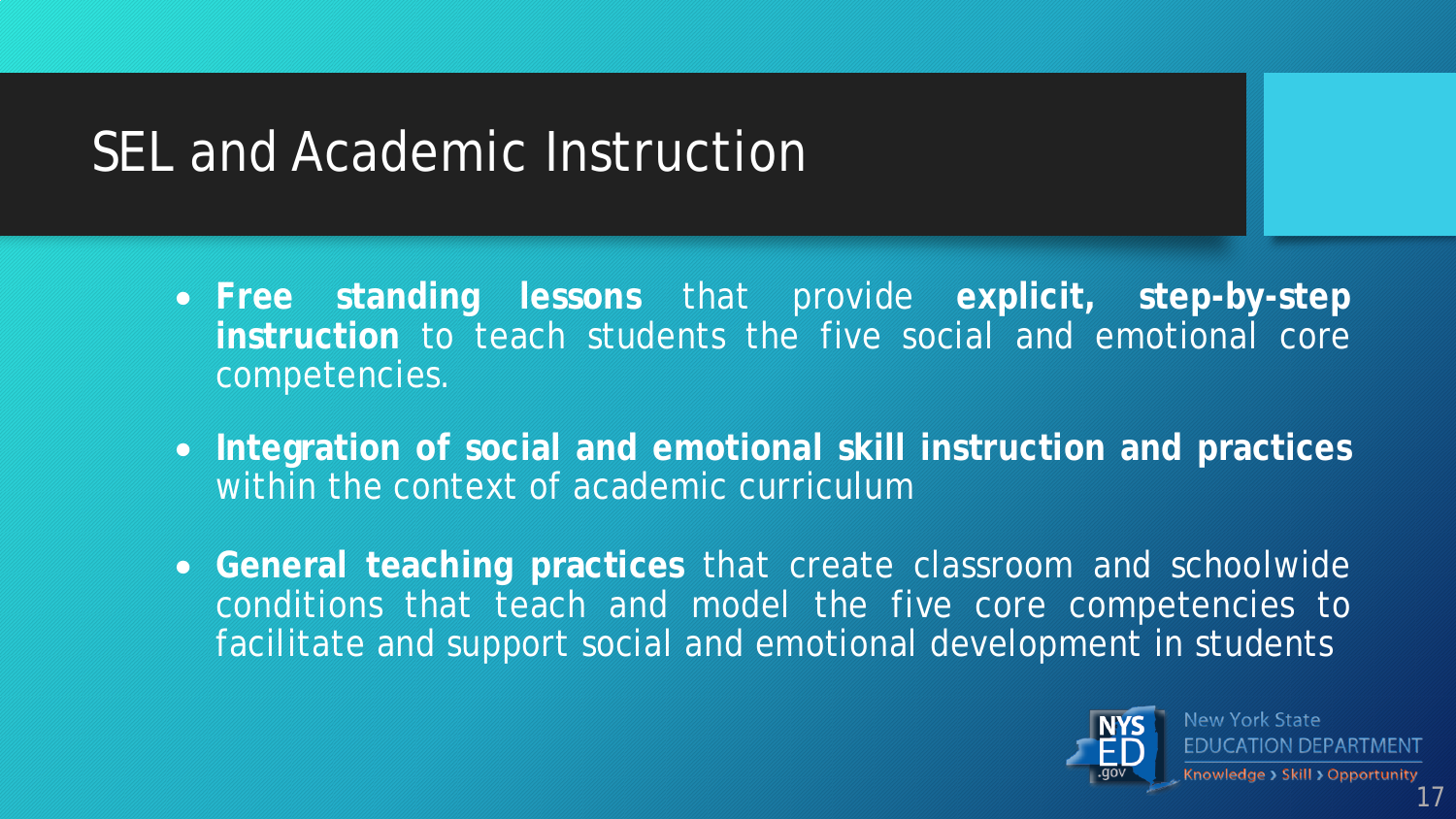# SEL and School Climate

To support children across all demographics, schools must provide a level playing field and optimum/critical conditions for learning which include:

- physically and emotionally safe and supportive academic environment
- caring connections, trust and respect between students and teachers
- activities and curricula that engage and challenge students
- positive peer support.

Without these conditions, students are more likely to engage in negative behaviors, disengage from school, and dropout, especially youth at higher risk of poor educational outcomes. (Osher, 2012)



**New York State** JCATION DEP Knowledge > Skill > Opportunity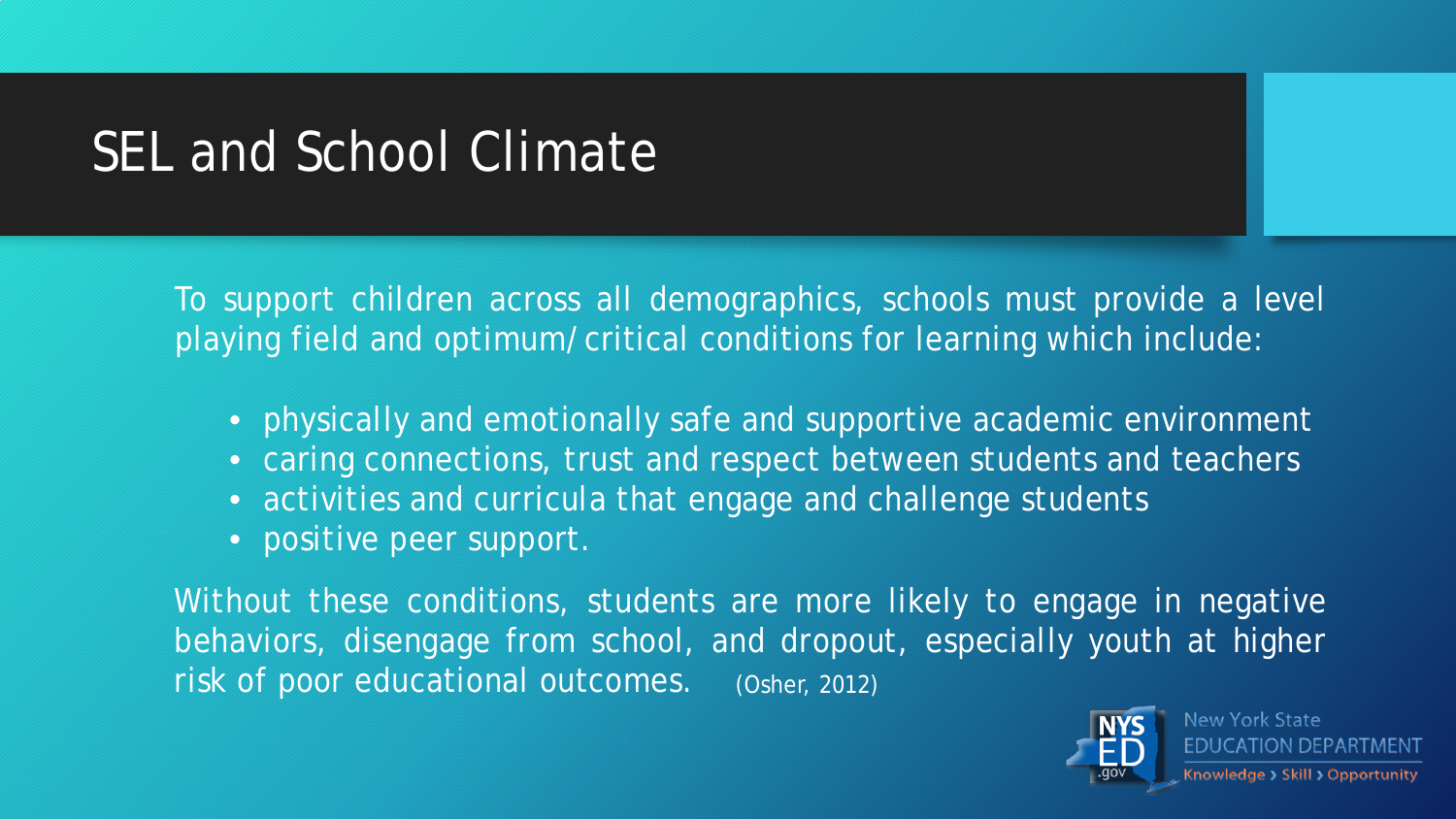# SEL and Approach to Discipline

**Restorative Practices to provide for concurrent accountability and behavioral change**

Help students who have engaged in misconduct to:

- Understand why the behavior is unacceptable and the harm it has caused
- Take responsibility for their actions
- Understand what they could have done differently in the same situation
- Learn pro-social strategies and skills to use in the future, and
- Understand the progression of more stringent consequences if the behavior recurs

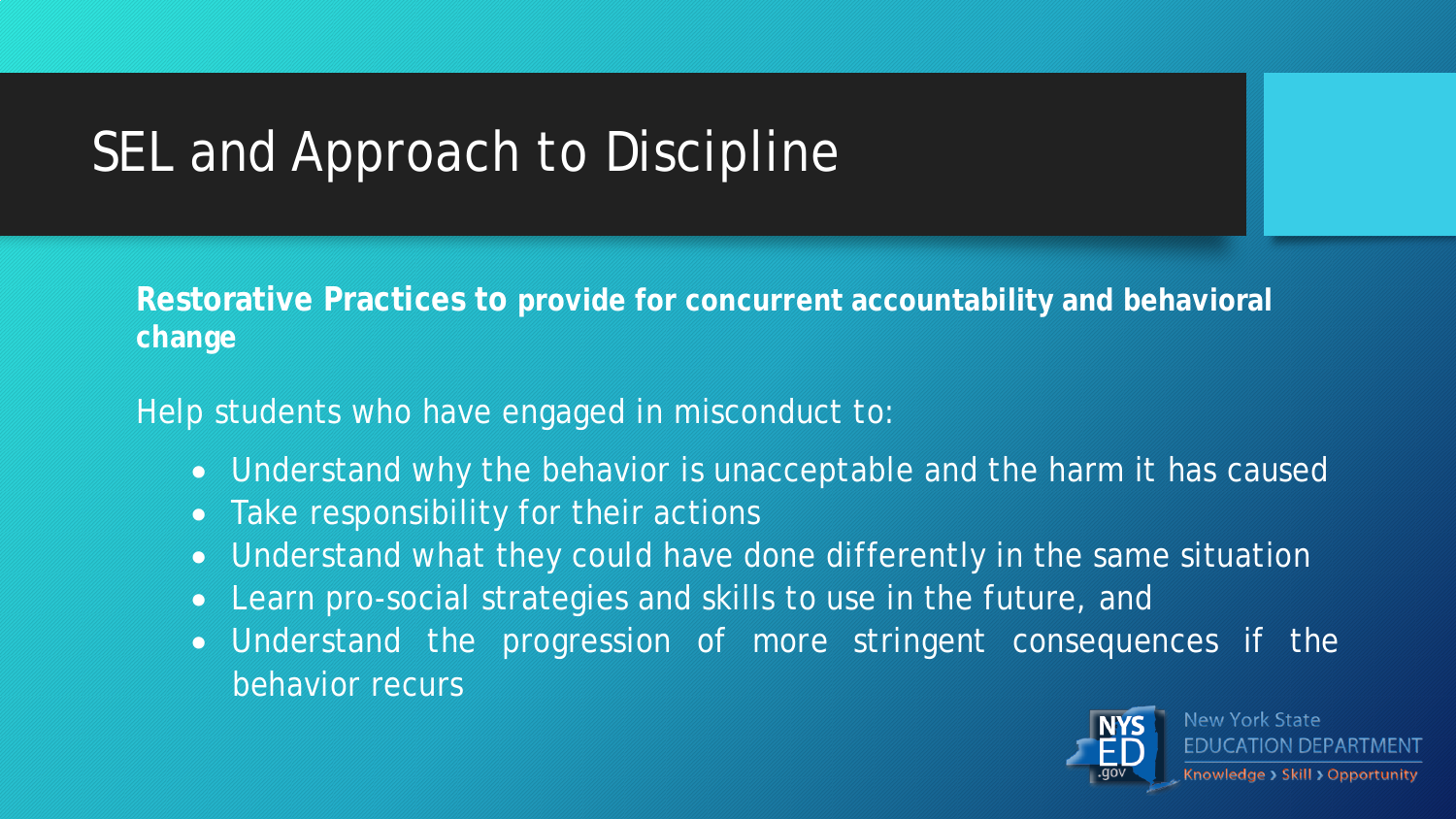### SEL and Trauma-Sensitive Schools

#### Adverse Childhood Experiences

- Abuse
	- Physical
	- Emotional
	- Sexual
- Neglect
	- Physical
	- Emotional
- Household Dysfunction
	- Mental Illness
	- Incarcerated Relative
	- Parent Treated Violently
	- Substance Abuse
	- Divorce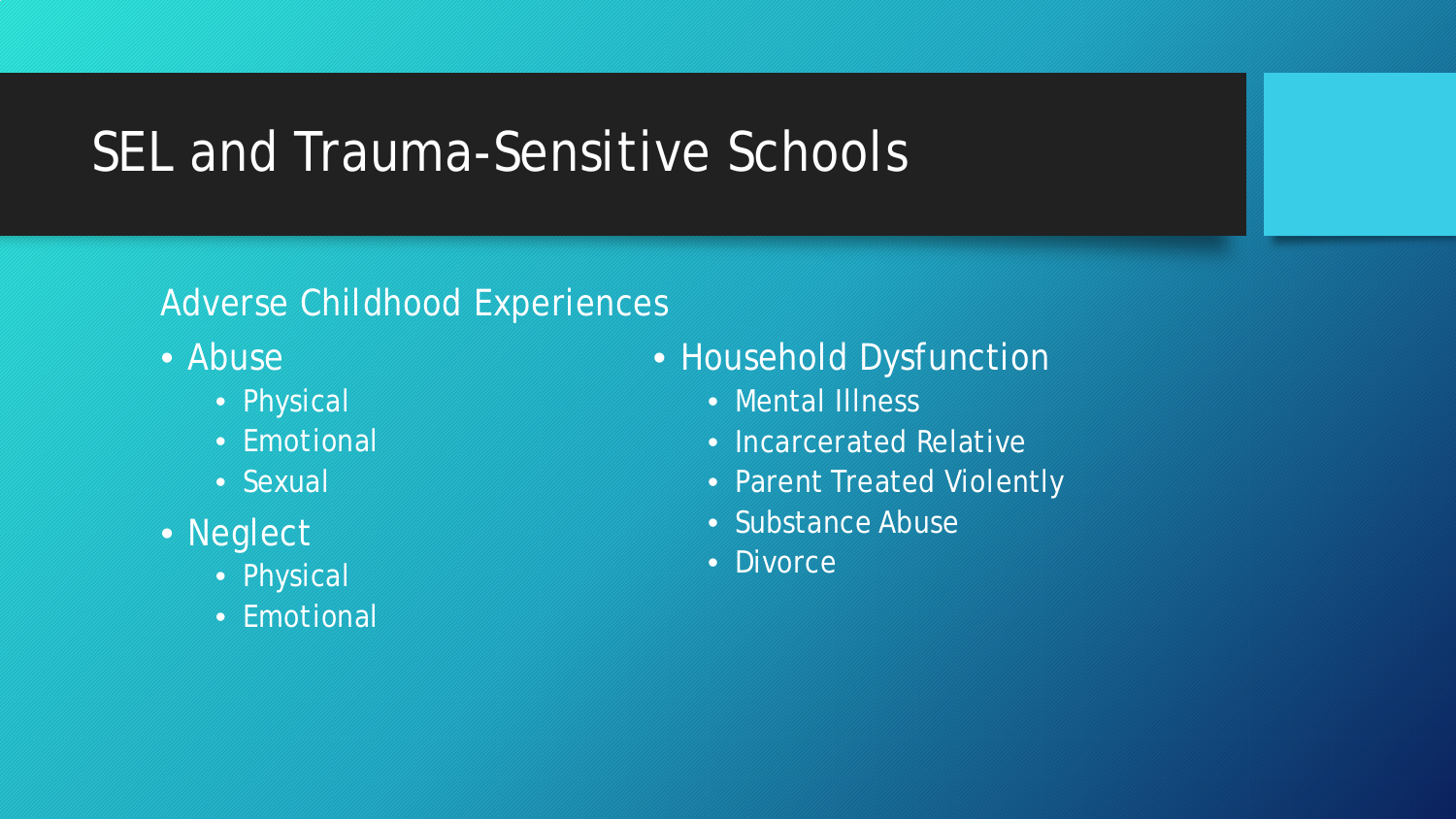#### SEL and Mental Health

Education Law § 804 was amended by Chapter 390 (Laws of 2016) and Chapter 1 (Laws of 2017) to require health education in schools to include instruction in mental health. Specifically, the legislation requires the health education curriculum to:

- include several dimensions of health, including mental health, and the relation of physical and mental health; and
- be designed to enhance student understanding, attitudes and behaviors that promote health, well-being and human dignity.

• Resources are available at: [http://www.p12.nysed.gov/ciai/health/Mentalhealtheducation.ht](http://www.p12.nysed.gov/ciai/health/Mentalhealtheducation.html) ml

Effective Date is July 1, 2018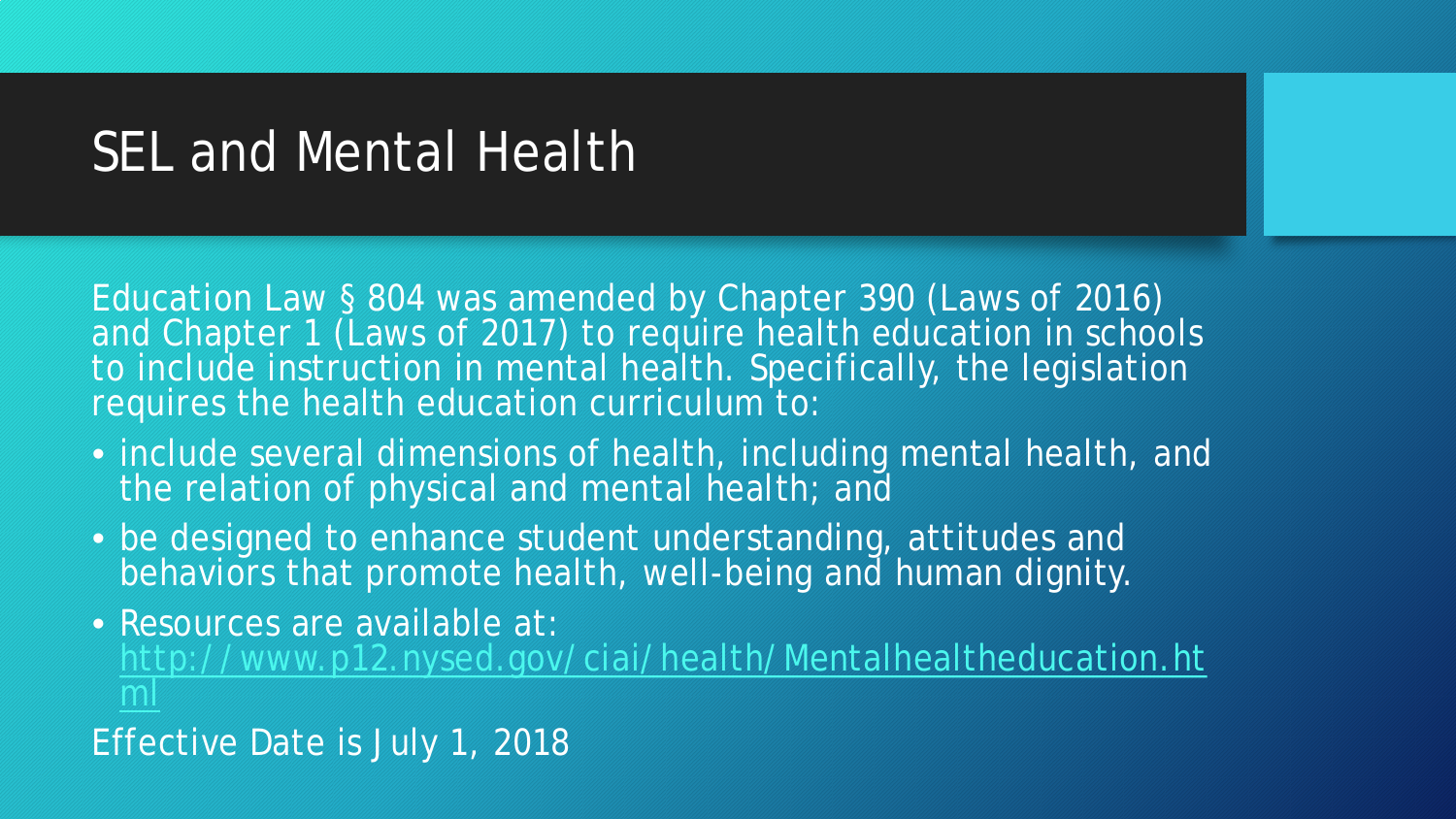#### $\boldsymbol{\mathit{II}}$

*I am only one, but I am one. I cannot do everything, but I can do something. And I will not let what I cannot do interfere with what I can do.*

 $\boldsymbol{\mathsf{II}}$ 

#### Edward Everett Hale